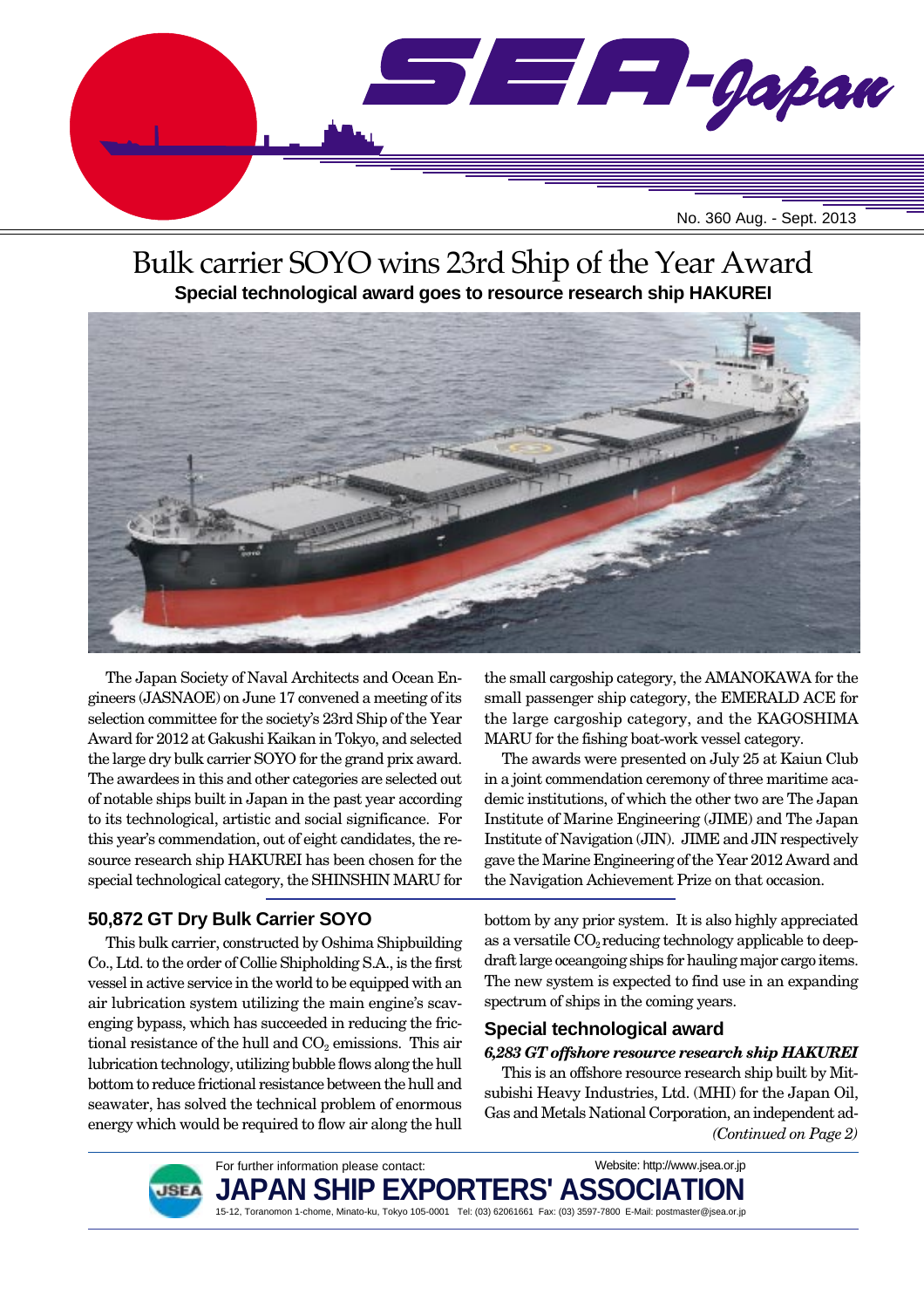#### **No. 360 Aug. - Sept. Page 2**

#### *(Continued from Page 1)*

#### ministrative agency.

It is a novel ship equipped with diverse research functions for use in exploration and development of undersea resources in the waters around Japan. The equipment includes large drilling apparatuses of two different types adaptable to a broad range of water depths from shallow to 6,000 m, physical exploration devices and seabed observation systems. Excellent propulsive performance, seaworthiness and maneuverability of the vessel enable the HAKUREI to engage in surveying of oceanic resources and basic research of the environment efficiently and safely. The vessel was

## **Large cargoship award**

*60,154 GT PCTC EMERALD ACE* This MHI-built vessel is the world's first vehicles carrier equipped with a hybrid electric power system combining a photovoltaic power generation plant and lithium ion batteries as a new approach to cut  $CO<sub>2</sub>$  emissions. Photovoltaic power generated while at sea is stored into the batteries, whose output is used while at anchor to keep the diesel generator at halt and thereby to realize zero  $CO<sub>2</sub>$  emission.



#### **Small passenger ship award**

#### *11 GT electrically propelled passenger ship AMANOKAWA*

The AMANOKAWA, built by Tsuneishi Facilities & Craft Co., Ltd., is intended to realize the concept of "clean and pleasant sea travel" in river traffic and tourism. The plug-in type electrically propelled vessel having lithium ion batteries as its main power source has realized low noise, low vibration and zero exhaust gas, and is well accepted for the comfort it pro-



selected for the special technological award in recognition of the high technological standards that enabled these

## **Category Awards**



vides to passengers and its unique aesthetic design and lighting-up, unparalleled by other such vessels. The service speed is about four knots.

#### **Small cargoship award**

#### *749 GT chemicals and oil tanker SHINSHIN MARU*

Built by Fukushima Zosen Tekkosho (designed by Yugen Kaisha Fuji Sekkkei), the SHINSHIN MARU is the first twin-screw electrically propelled coasting vessel. Its building cost is saved by using controllable pitch propellers to dispense with inverters otherwise needed for controlling the ship's speed, and the use of a stern twin-skeg hull form, contributing to



functions to be integrated in an advanced way and thereby to make important social contributions.

higher propulsion efficiency, has resulted in about 10% energy saving over comparable conventional ships. The vessel can carry 1,793 tons of liquid cargo.

### **Fishing/work vessel award**

*935 GT fisheries training ships KA-GOSHIMA MARU*

Built by Niigata Shipbuilding & Repair, Inc. for Kagoshima University, this is the first large training ship powered by an electric propulsion system consisting of two 360-degree turn-



able propellers which, together with a joystick steering system, contributes to excellent maneuverability of the vessel at low speed. Further equipped with a latest observation/analysis system, a multipurpose fishing system and an inboard high-speed LAN among others, the KAGOSHIMA MARU is a revolutionary ship as an offshore educational platform of the next generation.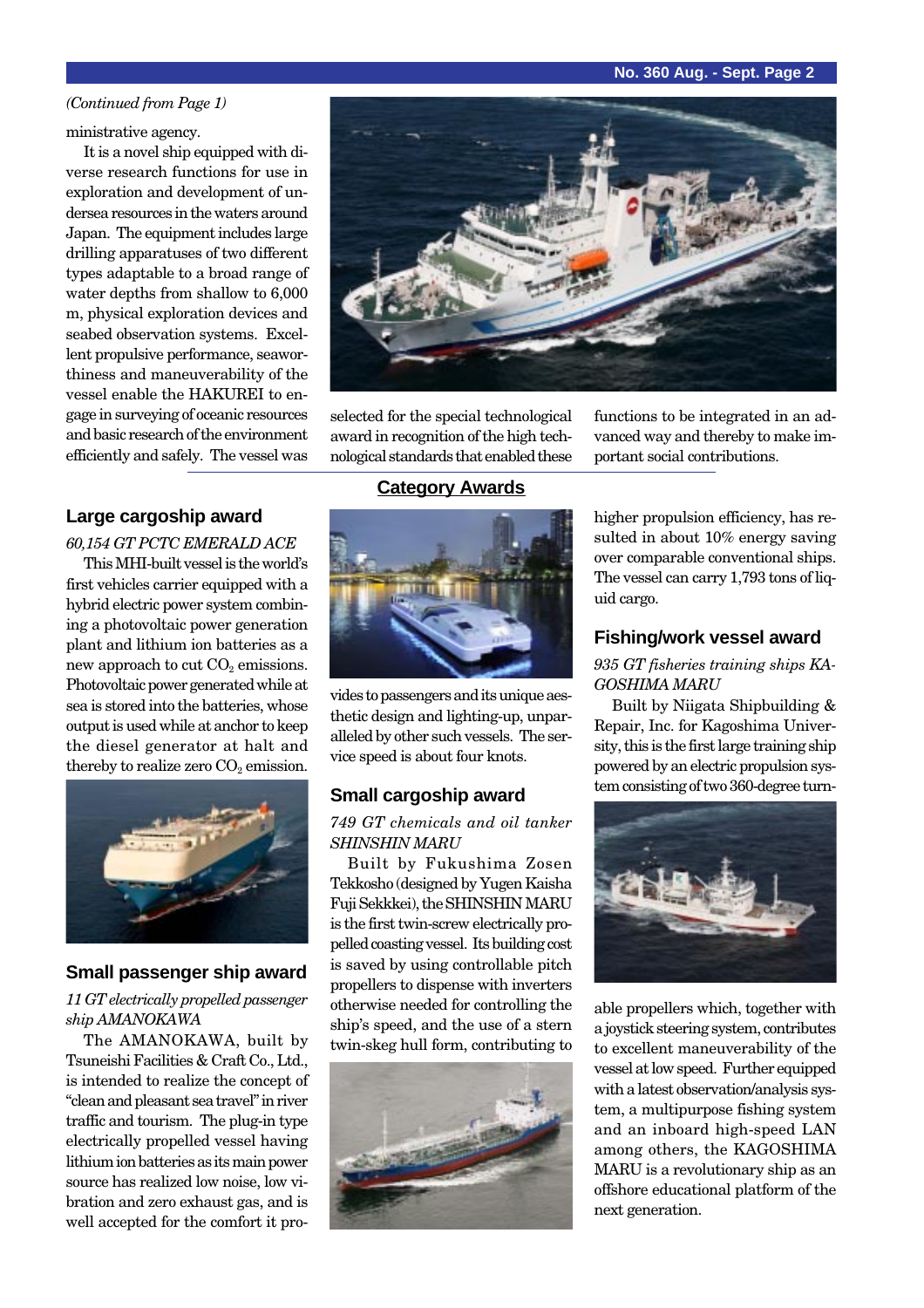## Imabari reveals new 33,000DWT bulker series "IS" TRI-STAR

navigation in shallow waterways and ports without affecting the fuel efficiency. The fuel oil tanks will be constructed with double hull structures to prevent oil spills due to hull damage and attain environmentally

friendly ship operation.

Imabari Shipbuilding Co., Ltd. has developed a new bulk carrier series of 33,000DWT class named "IS" TRI-STAR to cope with diversified demand in the handy-size bulker market.

The company is renowned as a leading builder with a large market share for the handy bulk carrier worldwide. Imabari has achieved over 30 deliveries of "IS" BARI-STARs, the 38,000DWT type bulk carrier series, since 2010, and over 200 28,000DWTtype bulk carriers have been completed for customers worldwide since the first delivery in 1990. These vessels have developed a high reputation amongst the customers.

Recent diversification in demand for ships, however, has caused the company to develop the 33,000DWT class bulk carrier "IS" TRI-STAR. This newest series will have the following characteristics: A larger cargo hold capacity in this class is provided. Designed with reduced hull resistance

and fuel saving devices, the vessel will achieve the world's best class fuel consumption. Adequate deadweight will be provided despite the shallow draught designed to permit



*An image*

to obtain the highest reputation amongst customers.

"IS" TRI-STAR is the fourth "IS" series vessels following the "IS" NEXTER, "IS" I-STAR and "IS" BARI-STAR series.

Principal particulars of "IS" TRI-STAR:

| Length, o.a.: | 179.5m            |
|---------------|-------------------|
| Beam:         | 28.4 <sub>m</sub> |
| Depth:        | 14.25m            |
| Deadweight:   | 33,000t           |
|               |                   |

## Sanoyas completes Panamax bulk carrier SEAGULL WIND

"IS" stands for Imabari Shipbuilding. "TRI" comes from the figures of 33,000 tons, and "STAR" means a star. This denomination is intended to signify "three-star class," and Imabari expects the "IS" TRI-STAR will be able

Sanoyas Shipbuilding Corporation delivered the Panamax bulk carrier, SEAGULL WIND, constructed at the Sanoyas Mizushima Shipyard to Sangria Pioneer Four S.A. on April 24, 2013.

The vessel has improved fuel consumption by 10% compared with the existing Sanoyas Panamax bulk carrier, while maintaining a loading capacity of 83,000t that is the largest in this category. This vessel is the third of a new series of the 83,000DWT-type Panamax, which will contribute seaborne trade with maximum fuelsaving efficiency.

For improvement of propulsion ef-

ficiency, the vessel is equipped with a low-speed and long-stroke fuel-optimized main engine combined with a high-efficiency propeller and the Sanoyas developed energy-saving device called "STF" (Sanoyas-Tandem-Fin (patent); max. 6% energy saving) on the stern shell, which also contribute to the reduction of  $CO<sub>2</sub>$  emissions.

For protection of the environment, various countermeasures such as main engine compliance with the  $NO<sub>x</sub>$ emission Tier II limit for the prevention of air pollution, fuel oil tank protection and independent holding tanks for accommodation discharges, dirty hold bilge and rain water on the

> upper deck, are incorporated.

In addition, dedicated fresh water tanks are provided for storing hold-washing water generated by a large capacity type fresh water generator. For improvement of vessel

maintenance, access trunks are arranged to allow access from the upper deck to the double bottom even under the laden condition.

Accommodation, applying the new Maritime Labor Convention in advance, makes officers and the crew comfortable in the vessel and safe maneuverability is achieved with the organized arrangement and rear visibility in the wheelhouse.

Principal particulars

Hull No.: 1330

L (o.a.) x L (b.p.) x B x D x d: 229.00m x 225.00m x 32.24m x 20.20m x 14.648m (ext.) DWT/GT: 82,908t/43,656 Cargo hold capacity:95,892m<sup>3</sup> (grain) Main engine: MAN B&W 6S60MC-C8.2 diesel x 1 unit

| MCO:            | 9,750kW        |
|-----------------|----------------|
| Speed, service: | about 14.5kt   |
| Complement:     | 25             |
| Classification: | NK             |
| Delivery:       | April 24, 2013 |
| Registry:       | Panama         |
|                 |                |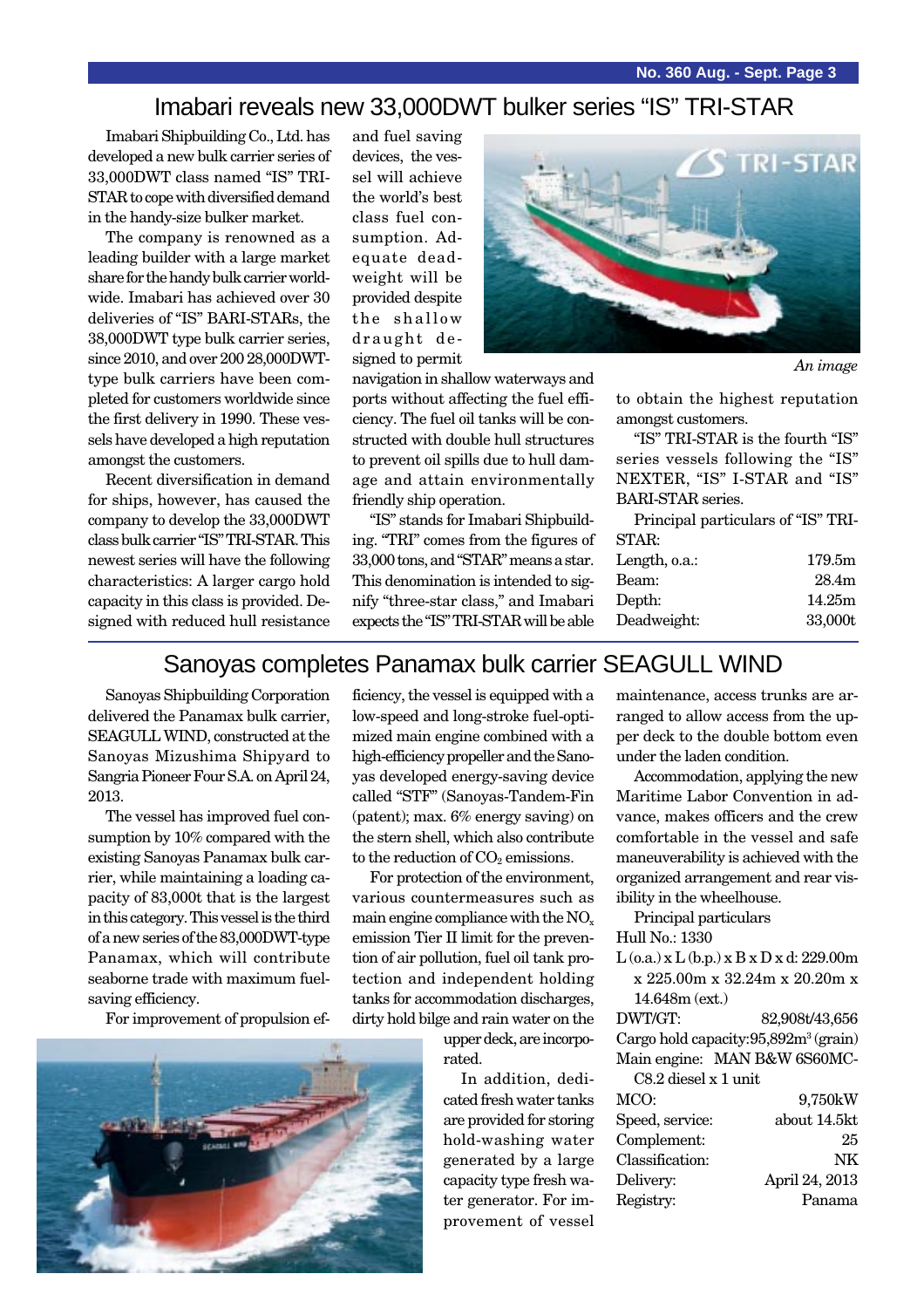## Mitsubishi delivers seismic vessel, RAMFORM TITAN

Mitsubishi Heavy Industries, Ltd. delivered the "RAMFORM TITAN" to Petroleum Geo-Services ASA (PGS) at the Nagasaki Shipyard & Machinery Works on May 10, 2013. The vessel has a distinctive triangular hull called 'Ramform,' measuring 104m long and 70m wide, which allows more efficient 3D seismic surveying.

This vessel will conduct seismic surveys using acoustic waves (also referred to as seismic waves). Air gun sources emit acoustic waves that strike the seabed and strata boundaries and bounce back as echoes. These echoes are detected by sensors inside multiple streamer cables several kilometers in length, which are towed from the vessel's stern.

When data from the cables are processed and analyzed by computer, it is possible to identify likely oil or natural gas deposits below the seabed.

Adding more cables allows the vessel to explore a wider area of the seabed, improving efficiency and safety. The vessel can be equipped with 24 cables with its 70m stern width, which was increased from the 40 meters of PGS's previous series.

Offshore seismic surveys are conducted around the clock, and if a sur-



vey field is extensive, it takes several months. For crew comfort, the vessel is fully equipped with recreational facilities including a lounge, a TV room, a sauna, an outdoor pool, and an indoor ball game court as well as facilities including a living room and a dining room.

The vessel is also equipped with a helicopter deck to transport members of the crew or replenish supplies without mooring and interrupting observations. Bunkering by a bunker ship is also possible while the vessel tows streamer cables.

Principal particulars  $L$  (o.a.)  $x L$  (b.p.)  $x B$  (mld.)  $x D$  (mld.)

| X 0 (11110.): 104.21111 X 90.002111 X   |                 |
|-----------------------------------------|-----------------|
| $70.00m \times 8.10m \times 6.42m$      |                 |
| Gross Tonnage:                          | 20,637          |
| Transit speed:                          | abt. 16.5kt     |
| Towing Speed:                           | abt. 5.0kt      |
| Main generator engines:                 | 6 sets of       |
| Wartsila Model 8L32 (3,840kW x          |                 |
| $720$ min <sup>-1</sup> )               |                 |
| Propulsion: 3 sets of electric, CP pro- |                 |
| peller plants (with nozzle and pro-     |                 |
| peller shaft 6,000 kW/each shaft)       |                 |
| Bow thruster:                           | 2,200kW x 1 set |
| Streamer reels: Reel capacity 12 km x   |                 |
| $24$ sets                               |                 |
| Complement:                             | 80              |
| Classification:                         | DNV             |
| Flag:                                   | Bahamas         |

 $3(1.13)$ : 104.91m

Kawasaki completes 58,000DWT class bulker, KOUYOU

Kawasaki Heavy Industries, Ltd. delivered the 58,595DWT bulk carrier, KOUYOU (HN: 1699), built at the Sakaide Works to its owner, Venus Ocean Navigation S.A. The vessel is the 29th of the Kawasaki 58,000DWT-class bulk carrier series.

The KOUYOU is designed with a flush deck and a forecastle and has five cargo holds allowing efficient



transport of grain, coal, various ores, and steel products. Four 30t deck cranes installed between the hatch covers along the centerline facilitate cargo handling at ports with insufficient wharf cargo-handling facilities.

The vessel employs the latest technologies to achieve maximum fuel economy, which include a fuel-saving main diesel engine, highly efficient

> propellers, the Kawasaki rudder bulb system with fins (RBS-F), as well as a bow capable of reducing wave resistance. All these features contribute to the

vessel's enhanced propulsion performance.

The main engine and generator engine comply with Tier II  $NO<sub>x</sub>$  emission standards set by the International Convention for the Prevention of Pollution from Ships.

Principal particulars

 $L$  (o.a.)  $x B x D x d$ : 197.00m x 194.00m x 32.26m x 18.10m x 12.65m

DWT/GT: 58,595t/33,126 Cargo hold capacity: 73,614m<sup>3</sup> Main engine Kawasaki-MAN B&W  $6S50MC-C7$  diesel x 1 unit

| 00000000-07 diesel a 1 dilit |                  |
|------------------------------|------------------|
| MCR:                         | 8,630kW x 116rpm |
| Speed, service:              | about 14.45kt    |
| Complement                   | 25               |
| Classification:              | NK               |
| Registry:                    | Panama           |
| Delivery:                    | June 7, 2013     |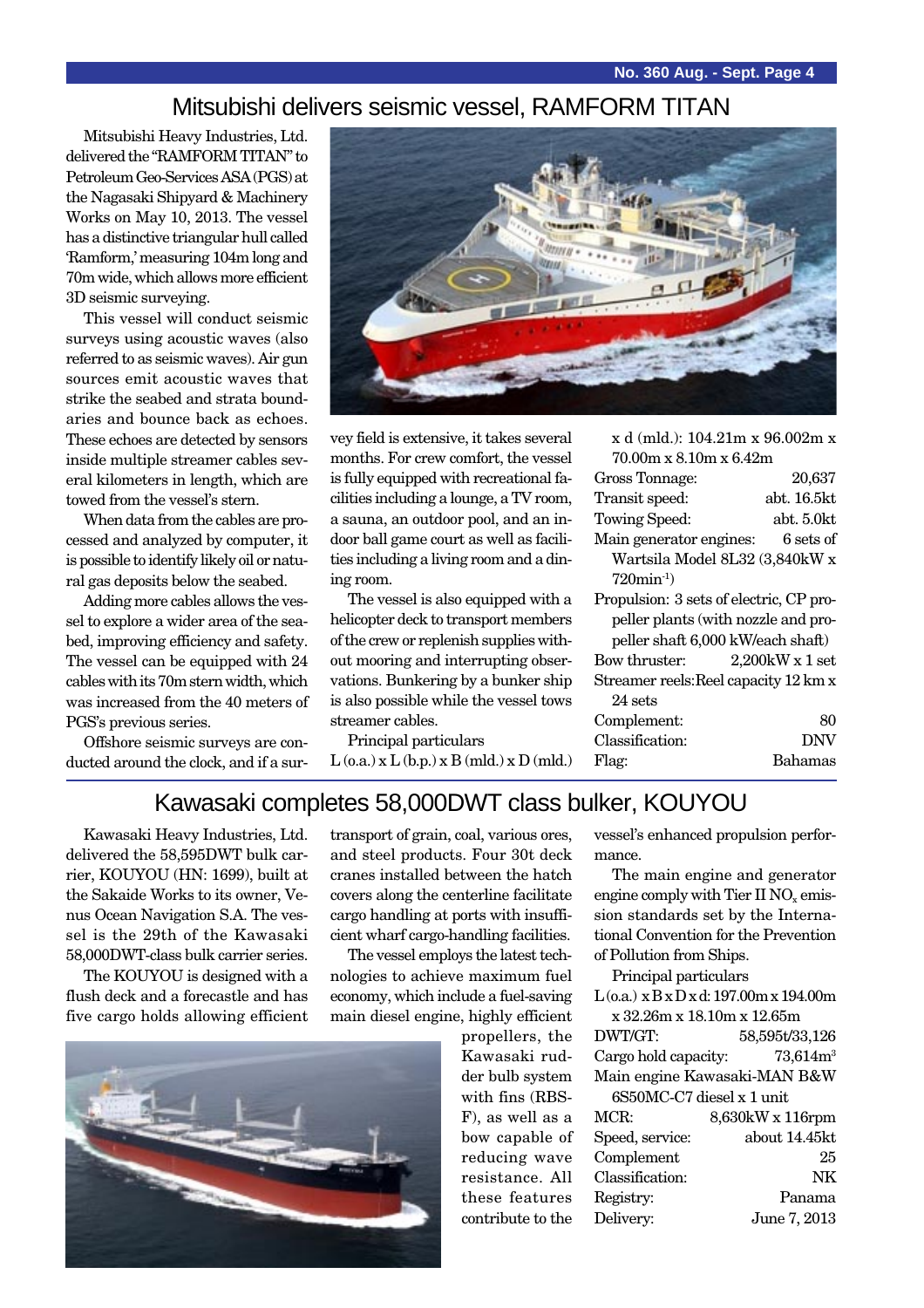## Namura completes 251,019DWT ore carrier, INDIGO HOPE

Namura Shipbuilding Co., Ltd. delivered INDIGO HOPE, a 251,019DWT ore carrier, to Grand Crow Maritime S.A. at its Imari Shipyard & Works on May 9, 2013.

This is the tenth vessel of a series of 250,000DWT type ore carriers called "WOZMAX" and the principal dimensions of this type satisfy the restrictions of Port Hedland, Port Walcott, and Dampier, which are the three major ore exporting ports in Western Australia. The vessel complied with the requirements of the latest amendments of the international regulations at the construction stage.

The main engine of the vessel is the MAN B&W 7S80MC-C (Mark 7) type diesel engine, driving a single fixed pitch propeller. The Namura flow Control Fin (NCF), which was devel-

oped by Namura, and a high-efficiency propeller are equipped for improving propulsion performance and saving fuel oil. The machinery in the engine room is automated based on the NK M0 concept. The



The vessel has large capacity of water ballast pumps for quick operation during cargo loading. IMO PSPC-WBT is applied for corrosion protection of water ballast tanks to increase



safety of the vessel. Principal particulars  $L(o.a.) \times B (mld.) \times D (mld.) \times d (mld.)$ : 329.95m x 57.00m x 25.10m x 18.00m DWT/GT: 251,019t/132,587 Main engine:MAN B&W 7S80MC-C (Mark 7) diesel x 1 unit Speed, service: about 15.0kt Complement: 25 Classification: NK

## Japan's shipbuilding industry at NOR-SHIPPING 2013

international shipping exhibition and conference organized by Norway Trade Fairs (NORGES VARE-MESSE), was held at the Lillestrom Exhibition Centre in Lillestrom, Norway, from June 4 through 7. 1,037 companies from 59 nations participated, and the exhibition was visited by an estimated 14,870 people.

On June 4, the Japanese stand was opened by Mr. A. Shirota, the Japanese Ambassador to Norway, Mr. K. Kama, president of JSEA, and Mr. M. Nakashima, chairman of JSMEA.

A cocktail party was held in the evening on June 5 at the Radisson Blu Scandinavia Hotel, Oslo, co-sponsored



by Ambassador Shirota and Mrs. Shirota as well as the JSEA president Mr. and Mrs. Kama. About 671 guests joined from various circles including Norwegian shipowners. *Cocktail party on June 5*

The Japan Ship Exporters' Association (JSEA) participated in the exhibition in cooperation with The Shipbuilders' Association of Japan and 10

Japanese shipbuilders under a grant from The Nippon Foundation, to display the Japanese shipbuilding industry today, using photos, scalemodel ships, and a liquid crystal display system.

## **New SAJ Chairman appointed**



The 67th annual general meeting of the Shipbuilders' Association of Japan (SAJ) took place on June 18 and elected 19 new directors. Subsequently, the 642nd board of directors' meeting was held, and Mr. Kazuo Tsukuda was appointed as the 34th Chairman of SAJ. Mr. Tsukuda is concurrently Senior Executive Adviser of Mitsubishi Heavy Industries,



From left are JSEA president Kama, Ambassador auspiay system. *Shirota, and JSMEA chairman Nakashima*